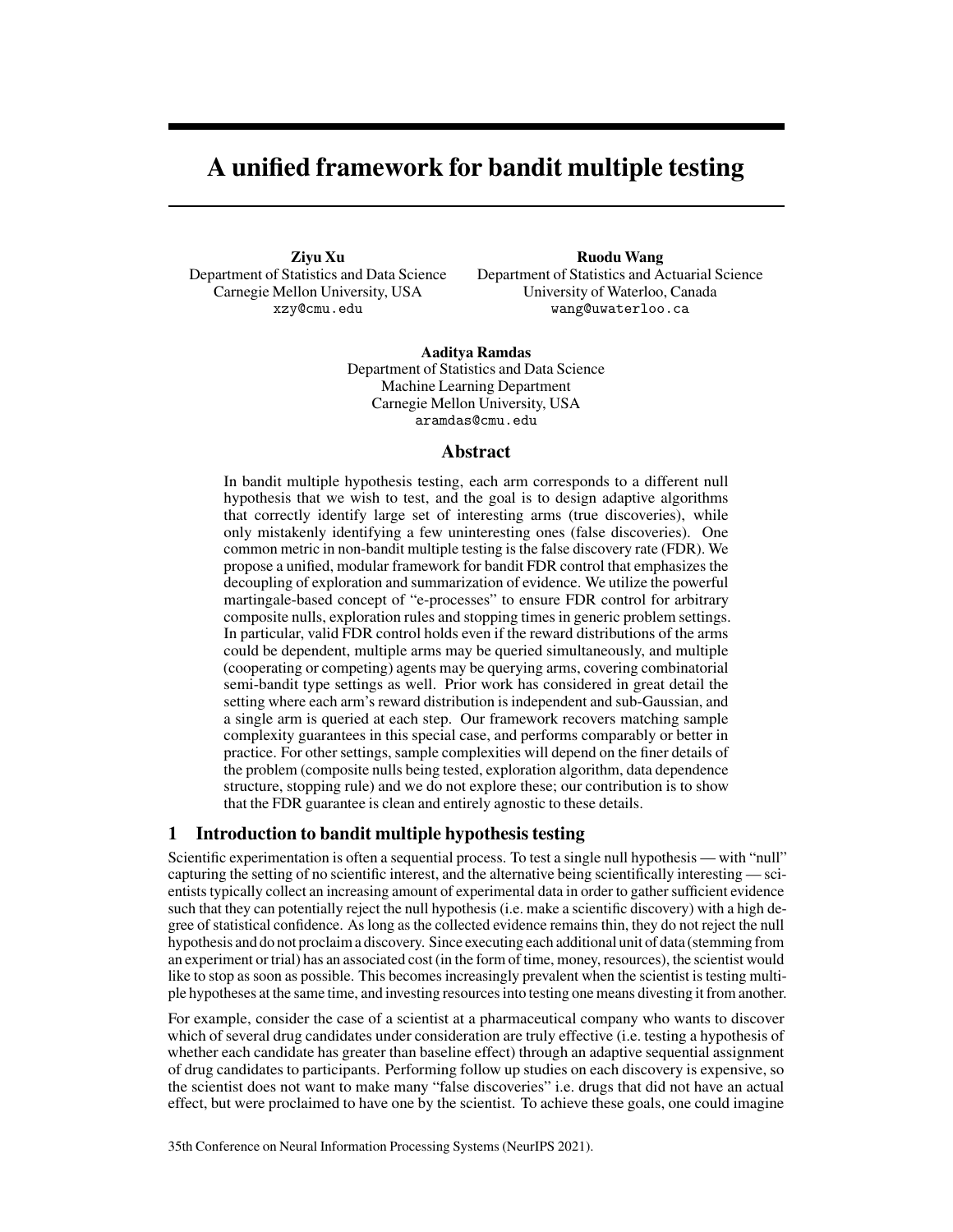the scientist collecting more data for candidates whose efficacy is unclear but appear promising (e.g. drugs with nontrivial but inconclusive evidence), and stop sampling candidates that have relatively clear results already (e.g. drugs that have a clear and large effect, or seemingly no effect).

Past work. This problem combines the challenges of multiple hypothesis testing with multi-arm bandits (MABs). In a "doubly-sequential" version of the problem studied by Yang et al. [\[46\]](#page-12-0), one encounters a sequence of MAB problems over time. Each MAB was used to test a single special placebo arm against several treatment arms, and if at least one treatment dominated the placebo, then they aimed to return the best treatment. Thus each MAB was itself a single adaptive sequential hypothesis test, and the authors aimed not to make too many false discoveries over the sequence of MAB instances.

This paper instead considers the formulation of Jamieson and Jain [\[19\]](#page-10-0), henceforth called JJ, but our techniques apply equally well to the above setup. *To avoid confusions, note that our setup is very different from the active classification work of the same authors [\[17\]](#page-10-1).* To recap, JJ consider a single MAB instance without a placebo arm (or rather, leaving it implicit), and try to identify as many treatments that work better than chance as possible, without too many false identifications. To clarify, we associate each arm with one (potentially composite) null hypothesis — for example, the hypothesis that corresponding drug has no (significant) effect. A single observed reward when pulling an arm corresponds to a statistic that summarizes the results of one experiment with the corresponding drug, and the average reward across many experiments could correspond to an estimate of the average treatment effect, which would be (at most) zero for null arms and positive for non-nulls. Thus, a strategy for quickly finding the arms with positive means corresponds to a strategy for allocating trial patients to drug candidates that allows the scientists to rapidly find the effective drugs.

However, the above corresponds to only the simplest problem setting. In more complex settings, it may be possible to pull multiple arms in each round, and observe correlated rewards. Further, the arms may have some combinatorial structure that allows only certain subsets of arms to be pulled. There could be multiple agents (eg: hospitals) pulling the same set of arms and seeing independent rewards (eg: different patients) or dependent rewards (eg: patient overlap or interference). Further, if some set of experiments by one scientist yielded suggestive but inconclusive evidence, another may want to follow up, but not start from scratch, instead picking up from where the first left off. Last, the MAB may be stopped for a variety of reasons that may or may not be in the control of the scientist (eg: a faster usage of funding than expected, or additional funding is secured). We dive in the details of these scenarios in Appendix [D.3.](#page--1-0)

Our contribution. We introduce a modular meta-algorithm for bandit multiple testing with provable FDR control that utilizes "e-values" — or, more appropriately, their sequential analog, "e-processes" — a recently introduced alternative to p-values (or p-processes) by Ramdas et al. [\[32\]](#page-11-0) for various testing problems, that are inherently related to martingales, gambling and betting [\[33,](#page-11-1) [14,](#page-10-2) [15,](#page-10-3) [44\]](#page-11-2). This work is the first to carefully study e-processes in general MAB settings, building on prior work that studied a special case [\[44\]](#page-11-2). We also are the first to extend the bandit multiple testing problem to the combinatorial bandit setting — JJ had previously only analyzed the problem in the single-arm, independent reward setting. Utilizing e-processes provide our meta-algorithm with several benefits. (a) For composite nulls, it is typically easier to construct e-processes than p-processes; the same holds when data from a single source is dependent. When combining evidence from disparate (independent or dependent) sources, it is also more straightforward to combine e-values than p-values (see Appendix [D.3\)](#page--1-0). (b) The same multiple testing step applies in all bandit multiple testing problems, regardless of all the various details of the problem setup mentioned in the previous paragraph. Consequently, FDR control in our meta-algorithm is agnostic to much of problem setup and can be proved in a vast array of settings. This is not true when working for p-values. In particular, the techniques for proving FDR control in JJ are highly reliant on the specific bandit setup in their paper. (c) The exploration step can be — but does not have to be — decoupled from the multiple testing (combining evidence) step. This results in a modular procedure that can be easily ported to new problem settings to yield transparent guarantees on FDR control.

By virtue of being a meta-algorithm, we do not (and cannot) provide "generic" sample complexity guarantees: these will depend on all of the finer problem details mentioned above, on the exploration algorithm employed, on which e-processes are constructed. Our emphasis is on the flexibility with which FDR control can be guaranteed in a vast variety of problem setups. Further research can pick up one problem at a time and design sensible exploration strategies and stopping rules, developing sampling complexity bounds for each, and these bounds will be inherited by the meta-algorithm.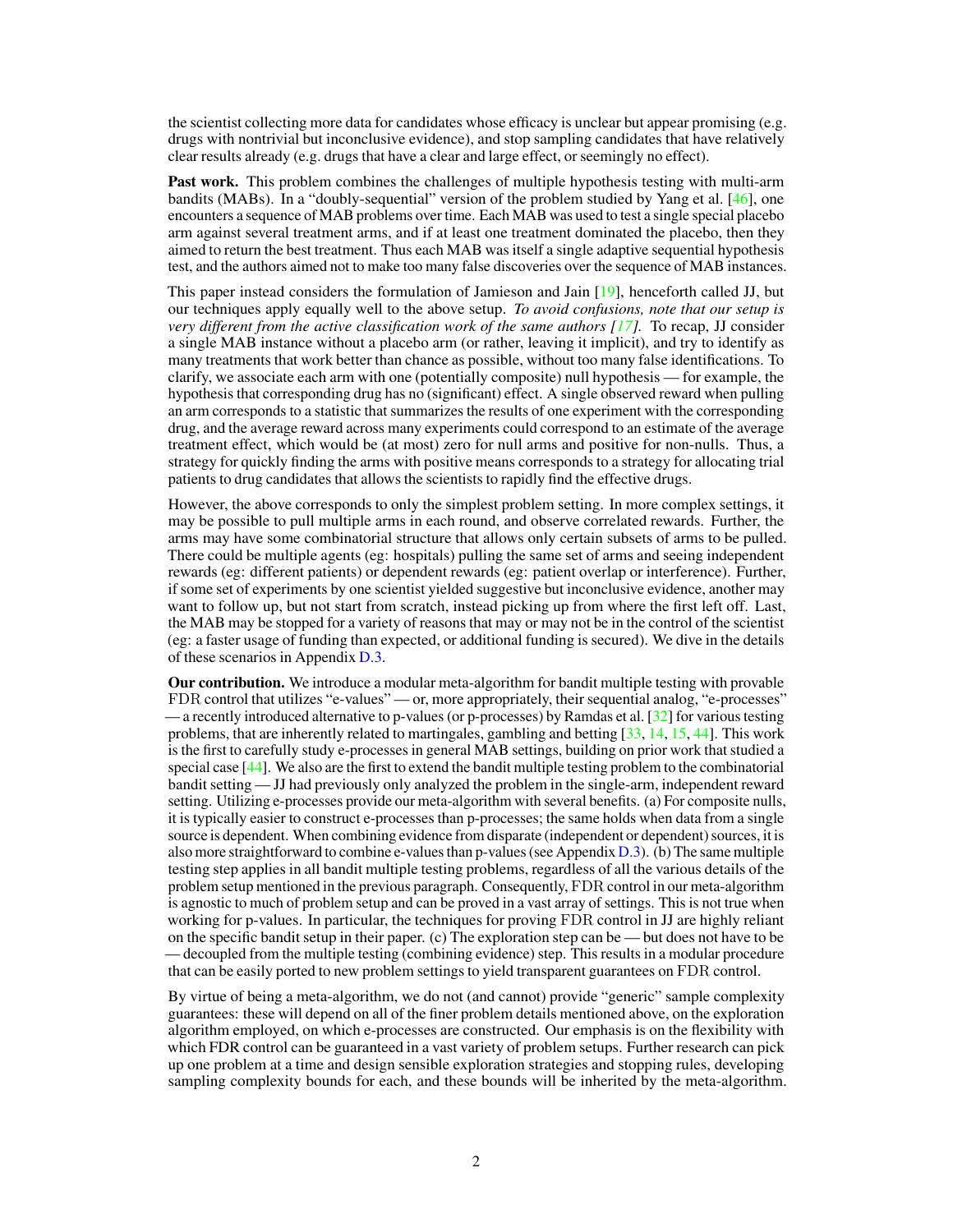However, we do formulate some generic exploration algorithms in Appendix [C](#page--1-1) based on best arm identification algorithms [\[1,](#page-10-4) [22,](#page-11-3) [11,](#page-10-5) [18,](#page-10-6) [23,](#page-11-4) [10,](#page-10-7) [20\]](#page-10-8).

When instantiated to the particular problem setup studied by JJ (independent, sub-Gaussian rewards, one arm in each round, etc.), we get a slightly different algorithm from them — the exploration strategy can be inherited to stay the same, but the multiple testing part differs. JJ use p-processes for each arm to determine whether that arm should be added to the rejection set, and correct for testing multiple hypotheses by using the BH procedure  $[6]$  to ensure that the false discovery rate (FDR), i.e. the proportion of rejections that are false discoveries in expectation, is controlled at some fixed level  $\delta$ . Adaptive sampling induces a peculiar form of dependence amongst the p-values, for which the BH procedure provides error control at an inflated level; in other words, one has to use BH at a more stringent level of approximately  $\delta / \log(16/\delta)$  to ensure that the FDR is less than  $\delta$ . On the other hand, we use the e-BH procedure [\[44\]](#page-11-2), an analogous procedure for e-values, which can ensure the FDR is less than  $\delta$  without any inflation, regardless of the dependence structure between the e-values of each arm. Our algorithm has improved sample efficiency in simulations and the same sample complexity in theory.

**Formal problem setup.** We define the bandit as having k arms, and  $\nu_i$  as the (unknown) reward distribution for arm  $i \in [k] = \{1, ..., k\}$ . Every arm i is associated with a null hypothesis, which is represented by a known, prespecified set of distributions  $\mathcal{P}_i.$  If  $|\mathcal{P}_i|\!=\!1,$  it is a 'point null hypothesis', and otherwise it is a 'composite null hypothesis'. Examples of the latter include "all [0,1]-bounded distributions with mean  $\leq 0.5$ " or "all 1-sub-Gaussian distributions with mean  $\leq 0$ " or "all distributions that are symmetric around 0" or "all distributions with median  $\leq$  0". While we assume by default that all rewards from an arm are i.i.d., we also formulate tests for hypotheses on reward distributions that may violate this assumption in Appendix [G.](#page--1-2) If  $\nu_i \in \mathcal{P}_i$ , then we say that the *i*-th null hypothesis is true and we call  $i$  a null arm; else, we say  $i$ -th null hypothesis is false and we call it a non-null arm. Thus, the set of arms are partitioned into two disjoint sets: nulls  $\mathcal{H}_0 \subseteq [k]$  and non-nulls  $\mathcal{H}_1 := [k] \setminus \mathcal{H}_0$ .

Let  $K \subseteq 2^{[k]}$  denote the subsets of arms that can be jointly queried in each round. At each time t, the algorithm chooses a subset of arms  $\mathcal{I}_t \in \mathcal{K}$  to sample jointly from. The special choice of  $\mathcal{K} = \{\{1\},\{2\},\ldots,\{k\}\}\$  recovers the standard bandit setup, but otherwise this setting is known as combinatorial bandits with semi-bandit feedback [\[12\]](#page-10-10). We also consider the special case of full-bandit feedback (the algorithm sees all rewards at each time step) in Appendix [D.1.](#page--1-3) We denote the reward sampled at time t from arm  $i \in \mathcal{I}_t$  as  $X_{i,t}$ . Let  $T_i(t)$  denote the number of times arm i has been sampled by time t, and  $t_i(j)$  be the time of the jth sample from arm i.

We now define a canonical "filtration" for our bandit problem. A filtration  $(\mathcal{F}_t)_{t>0}$  is a series of nested sigma-algebras that encapsulates what information is known at time  $t$ . (We drop the subscript and just write  $(\mathcal{F}_t)$  for brevity, and drop the parentheses when just referring to a single sigma-algebra at time t.) Define the *canonical filtration* as follows for  $t \in \mathbb{N}$ :  $\mathcal{F}_t := \sigma(U \cup \{(i,s,X_{i,j}): s \le t, i \in \mathcal{I}_s\})$  and we let  $\mathcal{F}_0 := \sigma(U)$  where U is uniformly distributed on [0,1] and its bits capture all private randomness used by the bandit algorithm that are independent of all observed rewards. Let  $(\lambda_t)$  be a sequence of random variables indexed by  $t \in \mathbb{N}$ . ( $\lambda_t$ ) is said to be *predictable* w.r.t. ( $\mathcal{F}_t$ ) if  $\lambda_t$  is measurable w.r.t.  $\mathcal{F}_{t-1}$  i.e.  $\lambda_t$  is fully specified given the information in  $\mathcal{F}_{t-1}$ . An N-valued random variable  $\tau$ is a stopping time (or stopping rule) w.r.t. to  $(\mathcal{F}_t)$  if  $\{\tau = t\} \in \mathcal{F}_t$  — in other words, at each time t, we know whether or not to stop collecting data. Let  $\mathcal T$  denote the set of all possible stopping times/rules w.r.t.  $(\mathcal{F}_t)$ , potentially infinite. Technically, the algorithm must not just specify a strategy to select  $\mathcal{I}_t$ , but also specify when sampling will stop. This is denoted by the stopping rule or stopping time  $\tau^* \in \mathcal{T}$ .

Once the algorithm halts at some time  $\tau$ , it produces a rejection set  $\mathcal{S}_{\tau} \subseteq [k]$ . We consider two metrics w.r.t.  $S$ : the FDR as discussed prior, and true positive rate (TPR), which is the proportion of non-nulls that are discovered in expectation. These two metrics are defined as follows:

$$
\text{FDR}(\mathcal{S}_{\tau}) \coloneqq \mathbb{E}\bigg[\tfrac{|\mathcal{H}_0 \cap \mathcal{S}_{\tau}|}{|\mathcal{S}_{\tau}| \vee 1}\bigg], \qquad \text{TPR}(\mathcal{S}_{\tau}) \coloneqq \mathbb{E}\bigg[\tfrac{|\mathcal{H}_1 \cap \mathcal{S}_{\tau}|}{|\mathcal{H}_1|}\bigg].
$$

We consider algorithms that always satisfy  $FDR(S_\tau) \leq \delta$  for any number and configuration of nulls  $\mathcal{H}_0$  and any choice of null and non-null distributions. In fact, our algorithm will produce a sequence of candidate rejection sets  $(S_t)$  that satisfies  $\sup_{\tau \in \mathcal{T}} \text{FDR}(S_\tau) \leq \delta$ . This is a much stronger guarantee than the typical setting considered in the multiple testing literature. On the other hand, TPR is a measurement of the power of the algorithm i.e. how many of the non-null hypotheses does the algorithm discover. Our implicit goal in the multiple testing problem is to maximize the number of true discoveries while not making too many mistakes i.e. keep the FDR controlled.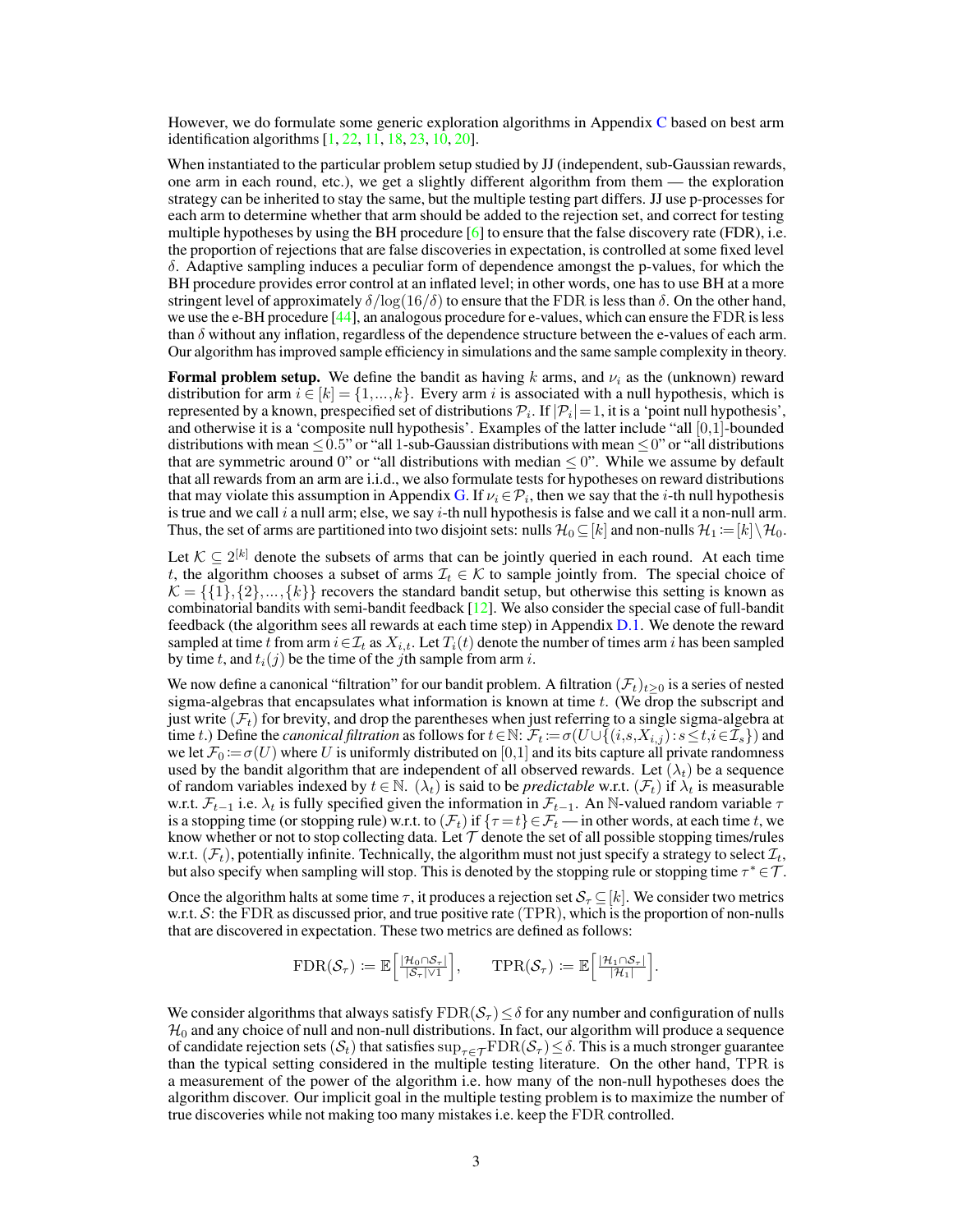In hypothesis testing, the set of null distributions  $P_i$  for each arm i is known, because the user defines the null hypothesis they are interested in testing. *When the null hypothesis is false, the non-null distribution can be arbitrary*. Consequently, we can prove results about FDR, but we cannot prove guarantees about TPR without several further assumptions on the non-null distributions, dependence across arms, etc. For a particular setting where we make such a set of assumptions, we demonstrate in Section [4](#page-7-0) that we can prove TPR guarantees for algorithms within our framework. Hence, our FDR controlling framework is not vacuous as it includes powerful algorithms i.e. algorithms which make many true discoveries. However, our focus is primarily to show that the FDR control of our framework is robust to a wide range of conditions.

Finally, note that in bandit multiple testing, one does not care about regret. The problem is more akin to *pure exploration*, where we aim to find a S with  $\text{FDR}(\mathcal{S}_{\tau^*}) \leq \delta$  and large TPR as quickly as possible.

Now that we have specified the problem we are interested in, we can introduce our main technical tools for ensuring FDR control at stopping times: e-processes and p-processes.

## 2 Technical preliminaries

### 2.1 E-processes versus p-processes

An e-variable, E, is a nonnegative random variable where  $\mathbb{E}[E] \leq 1$  when the null hypothesis is true. In contrast, the more commonly used p-variable,  $P$ , is defined to have support on  $(0,1)$  and satisfy  $\mathbb{P}(P \le \alpha) \le \alpha$  for all  $\alpha \in (0,1)$  when the null hypothesis is true. To clearly delineate when we are discussing solely the properties of a random variable, we also use the terms "e-value"  $e$  and "p-value" p to refer to the realized values of a e-variable  $E$  and a p-variable  $P$  (their instantiations on a particular set of data). E-variables and p-variables are connected through Markov's inequality, which implies that  $1/E$  is a p-variable (but  $1/P$  is not in general an e-variable). Rejecting a null hypothesis is usually based on observing a small p-value or a large e-value. For example, to control the false positive rate at 0.05 for a single hypothesis test, we reject the null when  $p \le 0.05$  or when  $e \ge 20$ .

Since bandit algorithms operate over time, we define sequential versions of p-variables and e-variables. A p-process, denoted  $(P_t)_{t\geq 1}$ , is a sequence of random variables such that  $\sup_{\tau\in\mathcal{T}}\mathbb{P}(P_\tau \leq \alpha) \leq \alpha$ for any  $\alpha \in (0, 1)$ . In contrast, an e-process  $(E_t)_{t\geq 1}$  must satisfy  $\sup_{\tau \in \mathcal{T}} \mathbb{E}[\hat{E}_{\tau}] \leq 1$  (let  $E_{\infty}$  := limsup<sub>t∈N</sub>  $E_t$  and  $P_{\infty}$  := liminf<sub>t∈N</sub>  $P_t$ ). These sequentially valid forms of p-variables and e-variables are crucial since we allow the bandit algorithm to stop and output a rejection set in a data-dependent manner. Thus, we must ensure the respective properties of p-variables and e-variables hold over all stopping times.

These concepts are intimately tied to sequential testing and sequential estimation using confidence sequences [\[31\]](#page-11-5), but most importantly, nonnegative (super)martingales play a central role in the construction of efficient e-processes. To summarize, (a) for point nulls, all admissible e-processes are simply nonnegative martingales, and the safety property follows from the optional stopping theorem, (b) for composite nulls, admissible e-processes are either nonnegative martingales, or nonnegative supermartingales, or the infimum (over the distributions in the null) of nonnegative martingales. Associated connections to betting [\[45\]](#page-12-1) are also important for the development of sample efficient algorithms and we discuss how we use betting ideas in Appendix  $\bf{F}$ . We also discuss some useful equivalence properties of pprocesses in Appendix [A.1,](#page--1-5) while Appendix [A.2](#page--1-6) introduces supermartingales for the unfamiliar reader.

Why use e-processes over p-processes? Wang and Ramdas [\[44\]](#page-11-2) describe a multitude of advantages outside of the bandit setting; these advantages also apply to the bandit setting but we do not redescribe them here for brevity. However, we will describe multiple ways in which using e-variables instead of p-variables as a measure of evidence in the bandit setting allows for both better flexibility and sample complexity of the algorithm. While this question has been the focus of a recent line of work for hypothesis tests in general  $[33, 41, 14, 44]$  $[33, 41, 14, 44]$  $[33, 41, 14, 44]$  $[33, 41, 14, 44]$  $[33, 41, 14, 44]$  $[33, 41, 14, 44]$  $[33, 41, 14, 44]$ , we will explore how the properties of e-variables allow us to consider novel bandit setups and algorithms. In particular, e-variables allow us to be robust to arbitrary dependencies between statistics computed for each arm without additional correction. Further, we explore how e-processes can be merged under different conditions in Appendix [D.3](#page--1-0) to facilitate incorporation of existing evidence and cooperation between multiple agents and present concrete ways to construct e-processes in Appendices [B.3](#page--1-7) and [F.](#page--1-4)

Since any non-trivial bandit algorithm will base its sampling choice on the rewards attained so far for every arm, average rewards of each arm are biased and dependent on each other in complex ways even if the algorithm is stopped at a fixed time  $[27, 35, 36, 37]$  $[27, 35, 36, 37]$  $[27, 35, 36, 37]$  $[27, 35, 36, 37]$  $[27, 35, 36, 37]$  $[27, 35, 36, 37]$  $[27, 35, 36, 37]$ . Even under a non-adaptive uniform sampling rule, an adaptive stopping rule can induce complex dependencies between reward statistics of each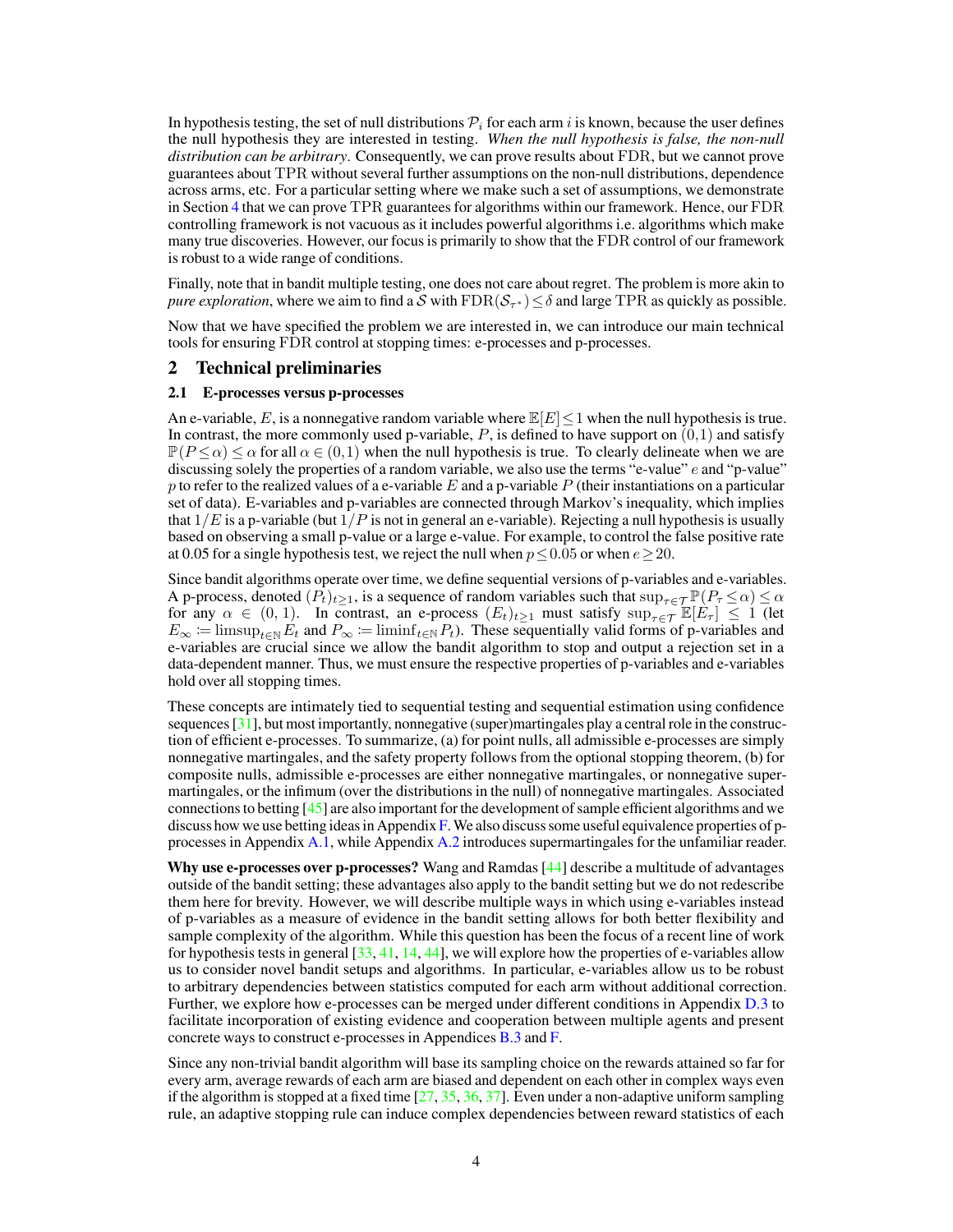arm. When using both adaptive sampling and stopping, the dependence effects are only compounded. Nevertheless, e-variable based algorithms enable us to prove FDR guarantees without assumptions on the sampling method. In contrast, procedures involving p-variables, such as the ones used in JJ, require the test level of  $\alpha$  to be corrected by a factor of at least  $\log(1/\alpha)$  when rewards are independent across arms, and a factor of  $\log k$  otherwise. We expand on this in Section [2.2.](#page-4-0)

#### <span id="page-4-0"></span>2.2 Multiple testing procedures with FDR control

We now introduce two multiple testing procedures that output a rejection set with provable FDR control. We will first describe the guarantees provided by the BH procedure  $[6]$ , a classic multiple testing procedure that operates on p-variables. Then, we will describe e-BH, the e-variable analog of BH. Our key message in this section is that classical BH will have looser or tighter control of the FDR based upon the dependence structure of the p-variables it is operating on. On the other hand, e-BH provides a consistent guarantee on the FDR even when the e-variables are arbitrarily dependent. Both procedures take an input parameter  $\alpha \in (0,1)$  that controls the degree of FDR guarantee (i.e. test level).

Benjamini-Hochberg (BH) requires corrections for dependence and self-consistency. A set  $S$  of p-values is called *p-self-consistent* [\[9\]](#page-10-11) at level  $\alpha$  iff:

$$
\max_{i \in \mathcal{S}} p_i \le \frac{|\mathcal{S}|\alpha}{k}.\tag{1}
$$

The BH procedure with input  $p_1,..., p_k$  outputs the largest p-self-consistent set w.r.t. the input, which we denote  $\text{BH}[\alpha](p_1,...,p_k)$ . We must also define a condition on the joint distribution of  $P_1,...,P_k$ , which is called positive regression dependence on subset (PRDS). A formal definition is provided in Benjamini and Yekutieli [\[7\]](#page-10-12), and it is sufficient for our purposes to think of this condition as positive dependence between  $P_1,...,P_k$ , with independence being a special case. Now, we describe the FDR control of the BH procedure.

<span id="page-4-2"></span>Fact 1 (BH FDR control. Benjamini and Hochberg [\[6\]](#page-10-9), Benjamini and Yekutieli [\[7\]](#page-10-12)). *Let*  $\mathcal{S} = BH[\alpha](p_1,...,p_k)$ . If  $P_1,...P_k$  are PRDS, then  $FDR(S) \leq \alpha$ . Otherwise, under arbitrary dependence amongst  $P_1,...P_k$ , the BH procedure ensures  $\text{FDR}(\mathcal{S})$   $\leq$   $\alpha \ell_k$ , where  $\ell_k$   $\equiv$   $\sum_{i=1}^k 1/k$   $\approx$   $\log$ k.

Thus, in the case of arbitrary dependence, the FDR control of BH is larger by a factor of  $\ell_k \approx \log k$ . A larger FDR guarantee is provided for arbitrary p-self-consistent sets.

<span id="page-4-3"></span>Fact 2 (P-self-consistent FDR control. Su [\[38\]](#page-11-11), Blanchard and Roquain [\[9\]](#page-10-11), Wang and Ramdas [\[44\]](#page-11-2)). *If S* is p-self-consistent at level  $\alpha$  and  $P_1, \ldots, P_k$  $P_1, \ldots, P_k$  $P_1, \ldots, P_k$  satisfy PRDS, <sup>1</sup> then  $\text{FDR}(\mathcal{S}) \leq \alpha(1 + \log(1/\alpha))$ . *Otherwise, when there is arbitrary dependence among*  $P_1, ..., P_k$ ,  $FDR(S) \leq \alpha \ell_k$  (consequence of *Proposition 2.7 from Blanchard and Roquain [\[9\]](#page-10-11) and Proposition 5.2 from Wang and Ramdas [\[44\]](#page-11-2)).*

These two facts do not imply each other; the BH procedure outputs the largest self-consistent set and has a stronger or equivalent error guarantee under either type of dependence. While it may seem like we should always use BH and the guarantee from Fact [1](#page-4-2) to form a rejection set, we elaborate in Section [3.1](#page-5-0) on how we can use Fact [2](#page-4-3) to provide FDR control for BH when the p-variables are not necessarily PRDS, and in settings where we may not directly use BH.

e-BH needs no correction for dependence or self-consistency. The e-BH procedure created by Wang and Ramdas [\[44\]](#page-11-2) uses e-variables instead of p-variables and proceeds similarly to the BH procedure. In this case, let  $e_1,...,e_k$  be the realized e-values for a set of e-variables  $E_1,...,E_k$ . Define  $e_{[i]}$ to be the *i*th largest e-value for  $i \in [k]$ . A set S is *e-self-consistent* at level  $\alpha$  iff S satisfies the following:

$$
\min_{i \in S} e_i \ge \frac{k}{\alpha |S|}.\tag{2}
$$

The e-BH procedure outputs the largest e-self-consistent set, which we denote by  $eBH[\alpha](e_1,...,e_k)$ . For e-variables, the same guarantee applies for all e-self-consistent sets and under all dependence structures.

<span id="page-4-4"></span>Fact 3 (E-variable self-consistency FDR control. Wang and Ramdas [\[44\]](#page-11-2)). *If is e-self-consistent at level*  $\alpha$ , then  $FDR(S) \leq \alpha$  regardless of the dependence structure.

All FDR bounds discussed in Facts [1](#page-4-2) to [3](#page-4-4) are optimal, in the sense that there exist e-variable/p-variable distributions with an FDR that is arbitrarily close or equivalent to the stated bound. Consequently, e-variables are more advantageous, since their FDR control does not change under different types of

<span id="page-4-1"></span><sup>&</sup>lt;sup>1</sup>Su [\[38\]](#page-11-11) technically employs a *slightly* weaker condition which implies PRDS, and refers to self-consistency as "compliance" (or, better said, compliance is a special case of self-consistency).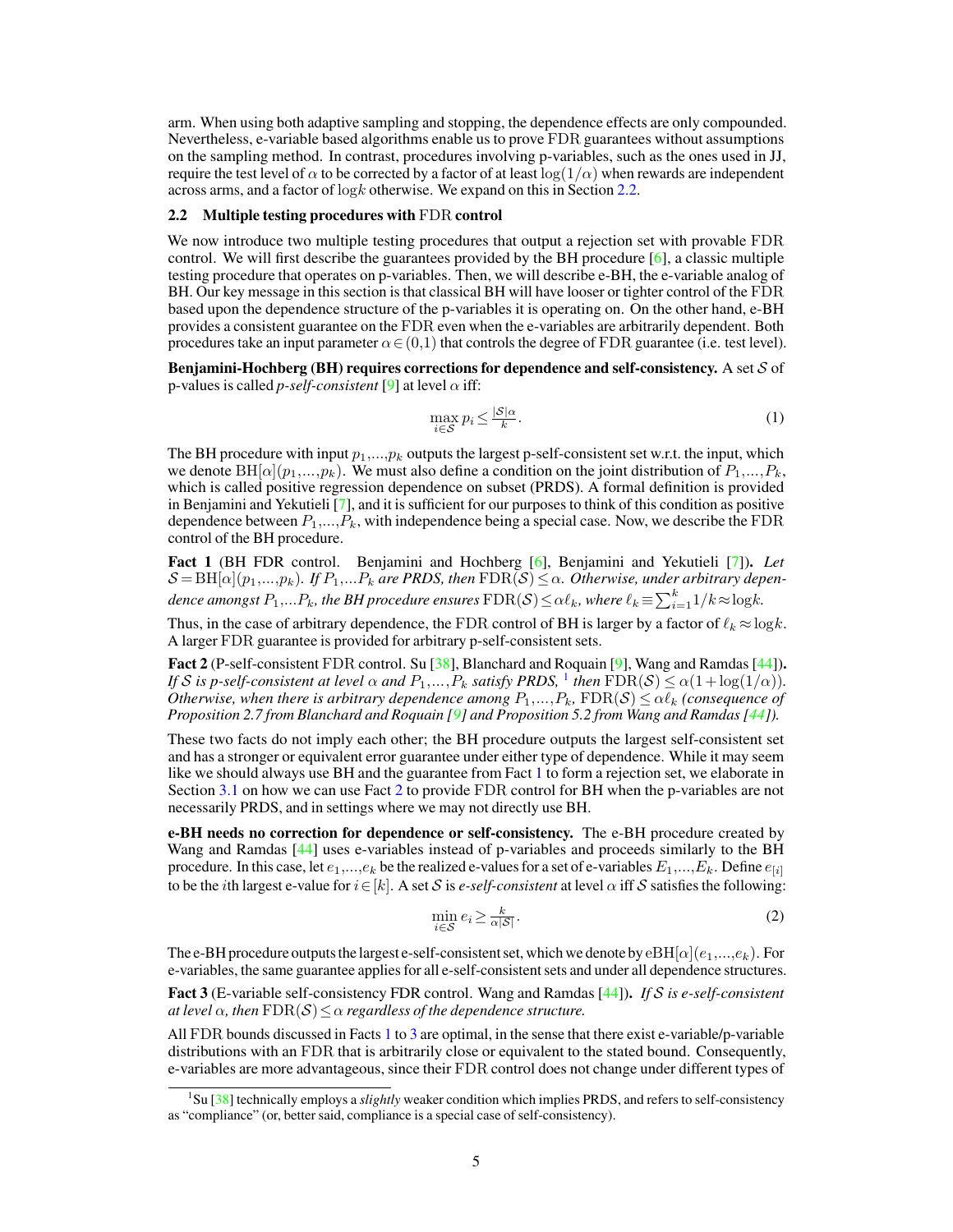dependence as opposed to the factor of  $1+\log(1/\alpha)$  or  $\log k$  p-variables pay on the FDR for different settings.

In the case where p-variables can only be constructed as  $P = 1/E$ , where E is an e-variable, the rejection sets output by BH and e-BH are identical. However, the e-self-consistency guarantee in Fact [3](#page-4-4) provides identical or tighter FDR control than the BH procedure guarantee in Fact [1](#page-4-2) or p-selfconsistency guarantee in Fact [2.](#page-4-3) Thus, e-variables and e-BH offer a degree of robustness against arbitrary dependence, since any algorithm using e-BH does not have to adjust  $\alpha$  to guarantee the same level of  $FDR(S) \leq \delta$  for a fixed  $\delta$  under different dependence structures. We now provide a meta-algorithm that utilizes p-self-consistency and e-self-consistency to guarantee FDR control in the bandit setting.

## 3 Decoupling exploration and evidence: a unified framework

We propose a framework for bandit algorithms that separates each algorithm into an exploration component and an evidence component; Algorithm [1](#page-5-1) specifies a meta-algorithm combining the two.

<span id="page-5-1"></span>Algorithm 1: A meta-algorithm for bandit multiple testing that decouples exploration and evidence. The evidence component can track p-processes or e-processes for each arm and use BH or e-BH.

**Input:** Exploration component  $(A_t)$ , stopping rule  $\tau^*$ , Let  $(p_{1,t}),..., (p_{k,t})$  and  $(e_{1,t}),...,(e_{k,t})$ denote the realized values of p-processes and e-processes, respectively. Let the desired level of FDR control be  $\delta \in (0,1)$ . Let  $\delta'$  be the correction of  $\delta$  for BH based upon the dependencies of  $X_{1,t},...,X_{k,t}$ . Set  $D_0 = \emptyset$ . for *in* 1... do  $\mathcal{I}_t := \mathcal{A}_t(D_{t-1}) \subseteq [k]$ Obtain rewards for each  $i \in \mathcal{I}_t$ , and update data  $D_t := D_{t-1} \cup \{(i,t,X_{i,t}): i \in \mathcal{I}_t\}.$ Update e-process or p-process for each queried arm (summarizing evidence against each null).  $S_t := \begin{cases} \text{BH}[\delta'](p_{1,t},...,p_{k,t}) \text{ or arbitrary p-self-consistent set} & \text{if using p-variables} \\ \text{or } \text{Bht}[\delta](q_{1,t},...,q_{k,t}) & \text{or arbitrary p-self-consistent set} & \text{if using p-variables} \end{cases}$  $eBH[\delta](e_{1,t},...,e_{k,t})$  or arbitrary e-self-consistent set if using e-variables if  $\tau^* = t$  then stop and return  $\mathcal{S}_t$ ; end

**Exploration component.** This is a sequence of functions  $(\mathcal{A}_t)$ , where  $\mathcal{A}_t : \mathcal{F}_{t-1} \to \mathcal{K}$  specifies the queried arms  $\mathcal{I}_t := \mathcal{A}_t(D_{t-1})$ , and  $D_t := \{(i,j,X_{i,j}) : j \le t, i \in \mathcal{I}_j\}$  is the observed data.  $\mathcal{A}_t$  is "non-adaptive" if it does not depend on the data, but only on some external randomness  $U$ . Regardless of how the exploration component  $(\mathcal{A}_t)$  is constructed, our framework guarantees that  $FDR(S) \leq \delta$ for a fixed  $\delta$ . Similarly,  $\tau^*$  is adaptive if it depends on the data, and is not determined purely by  $\dot{U}$ .

Evidence component. The FDR control provided by Algorithm [1](#page-5-1) is solely due to the formulation of the candidate rejection set,  $S_t \subseteq [k]$ , at each time  $t \in \mathbb{N}$  in the evidence component. This construction is completely separate from  $(\mathcal{A}_t)$ . Critically,  $(\mathcal{S}_t)$  satisfies  $FDR(\mathcal{S}_\tau) \leq \delta$  for any stopping time  $\tau \in \mathcal{T}$ . This is accomplished by applying BH or e-BH to p-processes or e-processes, respectively. At stopping time  $\tau$ ,  $P_{i,\tau}$  is a p-variable when  $(P_{i,t})$  is a p-process, and similarly  $E_{i,\tau}$  is an e-variable when  $(E_{i,t})$ is an e-process. Thus,  $S_{\tau}$  is the result of applying BH to p-variables or e-BH to e-variables.

Consequently, the aforementioned framework allows us to guarantee  $\sup_{\tau \in \mathcal{T}} \text{FDR}(\mathcal{S}_{\tau}) \leq \delta$  in a way that is agnostic to the exploration component. For completeness, we do discuss some generic exploration strategies in Appendix  $C$ . In the next section, we will formalize these guarantees and discuss the benefits afforded by using e-variables and e-BH in this framework instead of p-variables and BH.

### <span id="page-5-0"></span>3.1 FDR control under different dependence structures

In the general combinatorial bandit setting, different dependence structures affect the choice of  $\delta'$ that ensures FDR control at  $\delta$  in the p-variable and BH case. Table [1](#page-6-0) summarizes the guarantees and choices of  $\delta'$  for each type of dependence. Prior work on hypothesis testing in the bandit setting by JJ has only considered the non-combinatorial bandit case where  $X_{1,t},..., X_{k,t}$  are independent. Critically, JJ employ BH and p-variables in their algorithm, and the FDR guarantee of BH changes based on the dependencies between reward distributions. On the other hand, choosing  $\alpha = \delta$  for e-BH is sufficient to guarantee FDR control at level  $\delta$  for any type of dependence between e-variables, but only sufficient for BH in the non-adaptive, PRDS  $X_{1,t},...,X_{k,t}$  setting. We show that there is a wide range of dependence structures that require different degrees of correction for BH. Specifically, we will set an appropriate choice of  $\delta'$  in each of these situations such that Algorithm [1](#page-5-1) with p-variables can ensure FDR control level  $\delta$ . We include proofs of all results in this section in Appendix [B.1.](#page--1-8)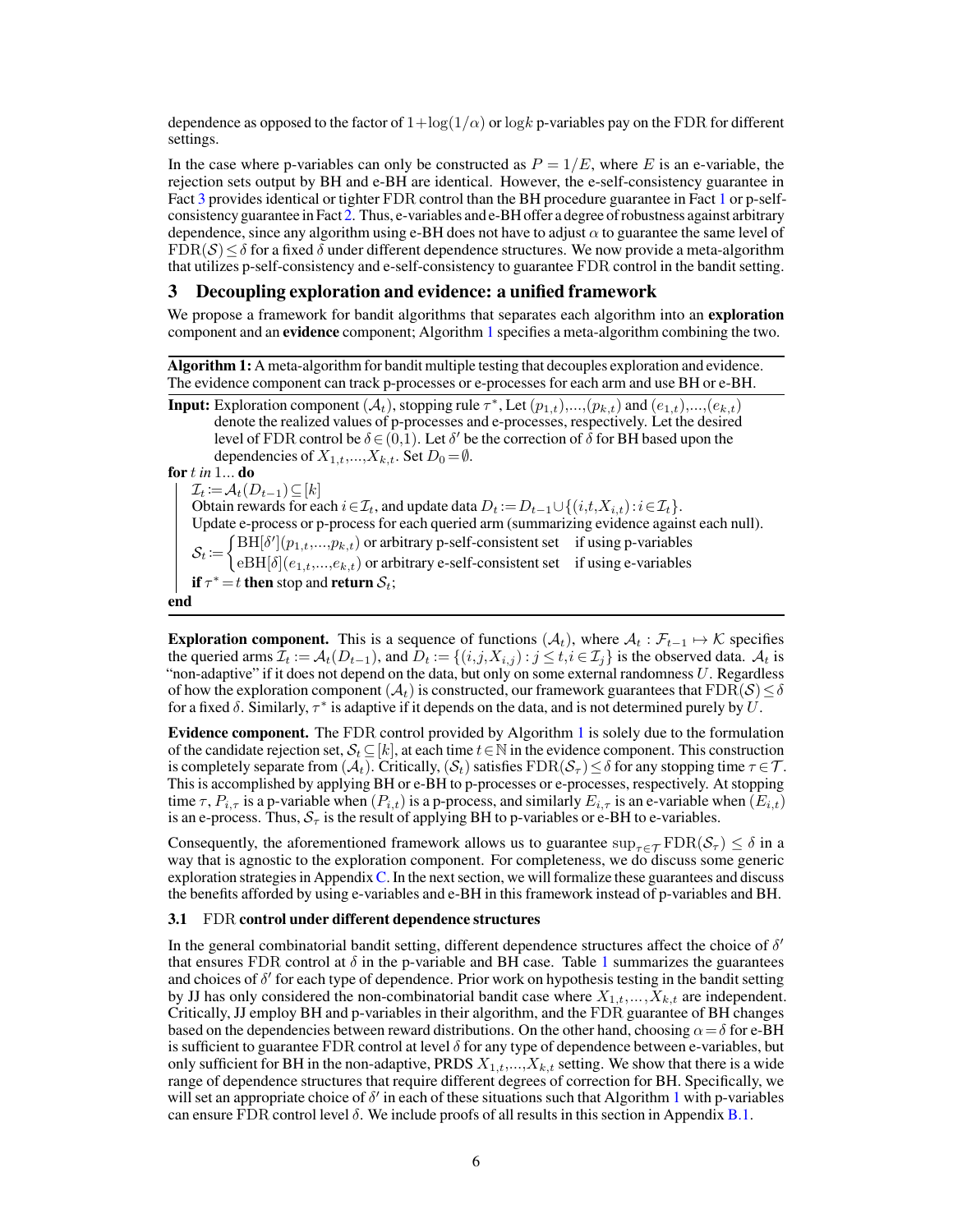<span id="page-6-0"></span>Table [1](#page-5-1): FDR control for BH, and the  $\delta'$  to ensure  $\delta$  control of FDR in Algorithm 1 under different dependence structures and adaptivity of  $(\mathcal{A}_t)$ . Adaptivity and arbitrary dependence both require extra correction for BH, but *any e-self-consistent procedure provides*  $FDR(S) \leq \alpha$  *in all settings in the table.* 

|                                                                                                           | <b>Dependence of</b> $X_{1,t},,X_{k,t}$                                                                             |                                       |
|-----------------------------------------------------------------------------------------------------------|---------------------------------------------------------------------------------------------------------------------|---------------------------------------|
| <b>Adaptivity</b> of $(\mathcal{A}_t)$ and $\tau^*$                                                       | independent                                                                                                         | arbitrarily dependent                 |
| non-adaptive                                                                                              | $FDR(S) \leq \alpha$<br>$\delta' = \delta$                                                                          | $FDR(S) \leq \alpha \log k$           |
| adaptive                                                                                                  | $FDR(S) \leq \alpha((1 + \log(1/\alpha)) \wedge \log k)$<br>$\delta' = c_{\delta} \vee (\delta / \log k)$ (Prop. 1) | $\delta' = \delta / \log k$ (Prop. 2) |
| Any e-self-consistent procedure ensures $FDR(S) \leq \alpha$ in all settings and sets $\alpha = \delta$ . |                                                                                                                     |                                       |

**Adaptive** ( $A_t$ ) and independent  $X_{1,t},...,X_{k,t}$ . JJ consider this case in the non-combinatorial bandit setting, but their insights and techniques also can be extended to the combinatorial setting. We give a sketch of their proof here, and produce the full proof in Appendix [B.1.](#page--1-8) In the language of self-consistency (not explicitly used in JJ), JJ make the key insight that *running BH on the p-variables for each arm produces a rejection set that is actually p-self-consistent with a different set of independent p*-variables. Define  $P_1^*$ , ...,  $P_k^*$ , where  $P_i^* = \inf_{t \in \mathbb{N}} P_{i,t}$  for each  $i \in [k]$  i.e. each arm's p-variable in the infinite sample limit. Since  $(P_{i,t})$  is a p-process for each arm  $i \in [k]$ , the corresponding  $P_i^*$  is a p-variable (Proposition [6](#page--1-9) in Appendix [A.1\)](#page--1-5). Further,  $P_1^*,...,P_k^*$  are independent because  $X_{1,t},...,X_{k,t}$ are independent. By definition of  $P_1^*,..., P_k^*, p_i^* \leq p_{i,t}$  for any  $i \in [k]$  and any  $t \in \mathbb{N}$ . Thus,  $S_{\tau^*}$  is p-self-consistent w.r.t.  $p_1^*,...,p_k^*$ , and has its  $\text{FDR}$  bounded by  $\alpha(1+\log(1/\alpha))$  due to Fact [2.](#page-4-3) At the same time, the arbitrary dependence guarantee from Fact [1](#page-4-2) still applies. Combining these facts, we achieve the following guarantee:

<span id="page-6-2"></span>**Proposition [1](#page-5-1).** When  $(A_t)$  is adaptive and  $X_{1,t}, \ldots, X_{k,t}$  are independent, Algorithm 1 with *p-processes and an arbitrary p-self-consistent set guarantees*  $\sup_{\tau\in\mathcal{T}}\bar{\text{FDR}}(\mathcal{S}_\tau)\leq$  õ if  $\delta'\leq$  c $_\delta$   $\vee$  õ  $/\ell_k$ , *where for any*  $\delta \in (0,1)$ *, define*  $c_{\delta} \leq \delta$  *as the solution to*  $c_{\delta}(1+\log(1/c_{\delta}))=\delta$ *.* 

Note that Proposition [1](#page-6-2) is valid for any p-self-consistent set since p-self-consistency is the only property required of the output set to prove the result. JJ prove a similar bound to Proposition [1.](#page-6-2) However, they used a larger FDR bound for p-self-consistent sets with worse constants (which was subsequently improved by Su [\[38\]](#page-11-11) as presented earlier), and they only considered the non-combinatorial case. Proposition [1](#page-6-2) uses an optimal bound on p-self-consistent sets from Fact [2,](#page-4-3) and is valid in our combinatorial bandit setup.

**Adaptive**  $(A_t)$  and arbitrarily dependent  $X_{1,t},...,X_{k,t}$ . In the general combinatorial bandit setting, where the algorithm chooses a subset of arms or "superarm" at each time to jointly sample from, we will have multiple samples from multiple arms in the same time step, and  $X_{1,t},..., X_{k,t}$  can be arbitrarily dependent. Consequently, the p-variables corresponding to each arm can also be arbitrarily dependent. For example, a superarm could consist of all arms, and the sampling rule could be to just sample this superarm that encompasses all arms. Then, the p-variable distribution would directly depend on the reward distribution of the arms. Thus, we can provide the following guarantee by Fact [1](#page-4-2) when using p-variables as a result of Fact [3.](#page-4-4)

<span id="page-6-1"></span>**Proposition 2.** When  $(A_t)$  is adaptive and  $X_{1,t},...,X_{k,t}$  $X_{1,t},...,X_{k,t}$  $X_{1,t},...,X_{k,t}$  are dependent, Algorithm 1 with p-variables and BH guarantees  $\sup_{\tau \in \mathcal{T}} \text{FDR}(\mathcal{S}_{\tau}) \leq \delta$  if  $\delta' \leq \delta/\ell_k$ .

Finally, consider a setting structured setting where we cannot output the rejection set of BH. Such a constraint often occurs in directed acyclic graph (DAG) settings where there is a hierarchy among hypotheses that restricts which rejection sets are allowed  $[30, 25]$  $[30, 25]$  $[30, 25]$ . Instead, we would like to output the largest self-consistent set that respects the structural constraints. By Fact [2,](#page-4-3) we get the following FDR control.

**Proposition 3.** If  $(\mathcal{A}_t)$  is adaptive and  $X_{1,t},...,X_{k,t}$  $X_{1,t},...,X_{k,t}$  $X_{1,t},...,X_{k,t}$  are dependent, Algorithm  $1$  with p-variables that  $\alpha$  *outputs an arbitrary p-self-consistent*  $\mathcal{S}_t$  *guarantees*  $\sup_{\tau \in \mathcal{T}} \mathrm{FDR}(\mathcal{S}_\tau) \leq \delta$  *if*  $\delta' \leq c_\delta/\ell_k$ *.* 

We explore the structured setting with greater depth in Appendix [D.2.](#page--1-10) Unlike p-variables, e-variables do not need correction in any of the aforementioned settings.

<span id="page-6-3"></span>**Proposition 4.** *When*  $(A_t)$  *is adaptive and*  $X_{1,t},...,X_{k,t}$  $X_{1,t},...,X_{k,t}$  $X_{1,t},...,X_{k,t}$  *are dependent, Algorithm 1 with e-variables, which runs e-BH at level*  $\delta$  *or outputs a e-self-consistent set at level*  $\delta$ , guarantees  $\sup_{\tau \in \mathcal{T}} \text{FDR}(\mathcal{S}_{\tau}) \leq \delta$ .

Thus, running e-BH (or any e-self-consistent procedure) at level  $\delta$  is valid for any choice of  $(\mathcal{A}_t)$  and type of dependence. Now, we give an example where  $X_{1,t},..., X_{k,t}$  might be arbitrarily dependent.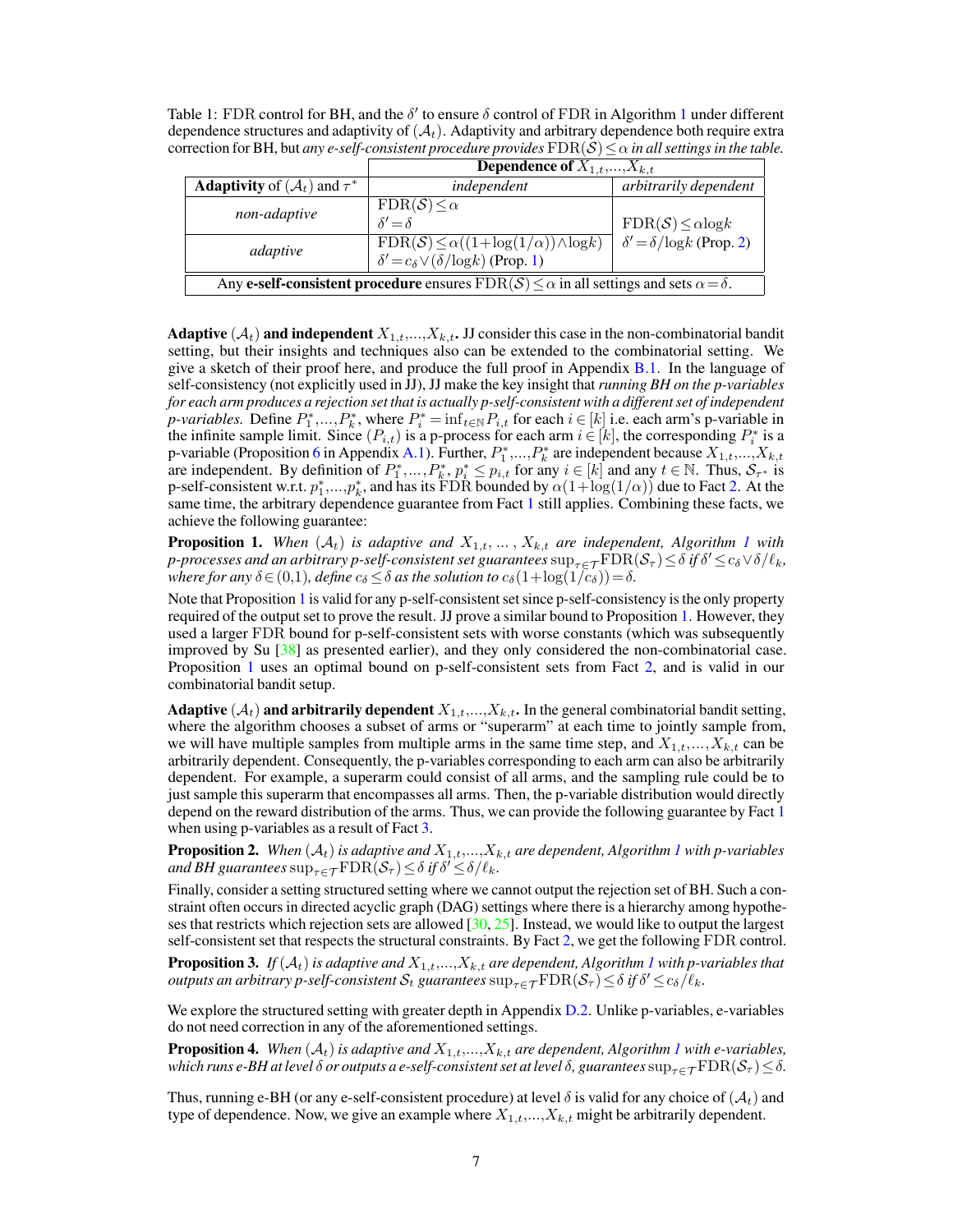#### 3.2 Illustrative examples to demonstrate flexibility of the framework

Below, we briefly describe a set of nontrivial illustrative examples to showcase the flexibility of our framework. In most of the cases below, a p-process approach would have to correct for dependence and/or self-consistency in different case-specific ways, rendering it more conservative and requiring careful arguments to justify FDR control. However, working with our unified framework is easy, handling both self-consistency and dependence issues in the same breath and without any changes to the algorithm or analysis. The data scientist can focus on designing powerful e-processes *for each arm separately* and let the modular framework correct for the multiplicity aspect.

**Example: sampling nodes on a graph.** A scenario where  $X_{1,t}, \ldots, X_{k,t}$  may naturally have dependence is when each arm corresponds to a node on a graph. The superarms in this situation could be defined w.r.t. to a graph constraint e.g. "two nodes connected by an edge" or "a node and its neighbors". Graph bandits has been studied in the regret setting [\[26\]](#page-11-14) and have many real world applications [\[39\]](#page-11-15). We could imagine a scenario where low power sensors in a sensor network can only communicate locally. A centralized algorithm is tasked with querying the sensors to find those with high activity. A sensor may only provide activity information about itself and nearby sensors, and this data can be arbitrarily dependent across the sensors. Figure [1](#page-7-1) illustrates a superarm in this situation.

In such a setting, if Proposition [2](#page-6-1) is used to guarantee  $FDR(S) \leq \delta$ with p-variables, it pays a  $\log k$  correction, while Proposition [4](#page-6-3) can guarantee e-variables need no correction. We simulate this setting in Appendix  $E.2$ , and show these differences empirically. We also discuss some other examples in the appendix that we will summarize here.

- Multiple agents (Appendix [D.3\)](#page--1-0): Consider the setting where multiple agents are operating on the same bandit, and we want to aggregate the evidence for rejection across agents. For e-processes, we present an algorithm for merging e-values that maintains FDR control.
- e-variables when a DAG hierarchy is imposed upon the hypotheses. of a node and all its neighbors. • **Structured rejection sets** (Appendix [D.2\)](#page--1-10): We illustrate the difference between self-consistency guarantees for p-variables and
- Multi-arm hypotheses (Appendix [D.4\)](#page--1-12) A hypothesis may concern The dotted line captures  $\mathcal{I}_t$ , the the reward distributions of multiple arms e.g. are the means of two superarm around node 1. different arms equivalent? We provide FDR guarantees even when hypotheses and arms are not matched one-to-one.

<span id="page-7-1"></span>

Figure 1: A superarm consists

• Streaming data setting (Appendix [D.1\)](#page--1-3) Our methods also naturally extend to the streaming setting when the algorithm views the rewards of every at each time step.

Now that we have shown FDR is controlled using e-variables in a way that is robust to the underlying dependence structure, we analyze the sample complexity of achieving a high TPR using e-variables when the rewards are independent and sub-Gaussian.

### <span id="page-7-0"></span>4 E-process sample complexity guarantees for sub-Gaussian arms

We provide sample complexity guarantees for the sub-Gaussian setting that has been the focus of existing methodology by JJ in bandit multiple testing. We explicitly define e-processes and an exploration component  $(\mathcal{A}_t)$  that will have sample complexity bounds matching those of the algorithm in JJ, which uses p-variables. Specifically, we will consider the standard bandit setting where  $|\mathcal{I}_t|=1$ and  $\nu_i$  is 1-sub-Gaussian for each  $i \in [k]$ . Denote the means of each arm  $i \in [k]$  as  $\mu_i = \mathbb{E}[X_{i,t}]$ for all  $t \in \mathbb{N}$ . The goal is to find many arms where  $\mu_i > \mu_0$ , where we set  $\mu_0 = 0$  to be the mean of a reward distribution under the null hypothesis. Thus, we define  $\mathcal{H}_0 = \{i \in [k] : \mu_i \leq \mu_0\}$ and  $\mathcal{H}_1 = \{i \in [k] : \mu_i > \mu_0\}$ . Our framework ensures that  $FDR(S) \leq \delta$ , and we also want to achieve TPR(S) $\geq 1-\delta$  with small sample complexity. Proofs of the results from this section are in Appendices  $B.2$  and  $B.3$ . As an aside, we also discuss what hypotheses we can test when the reward distribution is not necessarily independent across  $t \in \mathbb{N}$ , but the conditional distribution of the rewards still satisfy certain sub-Gaussian guarantees in Appendix [G.](#page--1-2)

Our e-process of choice is the **discrete mixture e-process** from Howard et al.  $[16]$ : **Proposition 5.**  $E_{i,t}^{\text{DM}}$  is an e-process when  $\nu_i$  is 1-sub-Gaussian and  $i \in \mathcal{H}_0$ .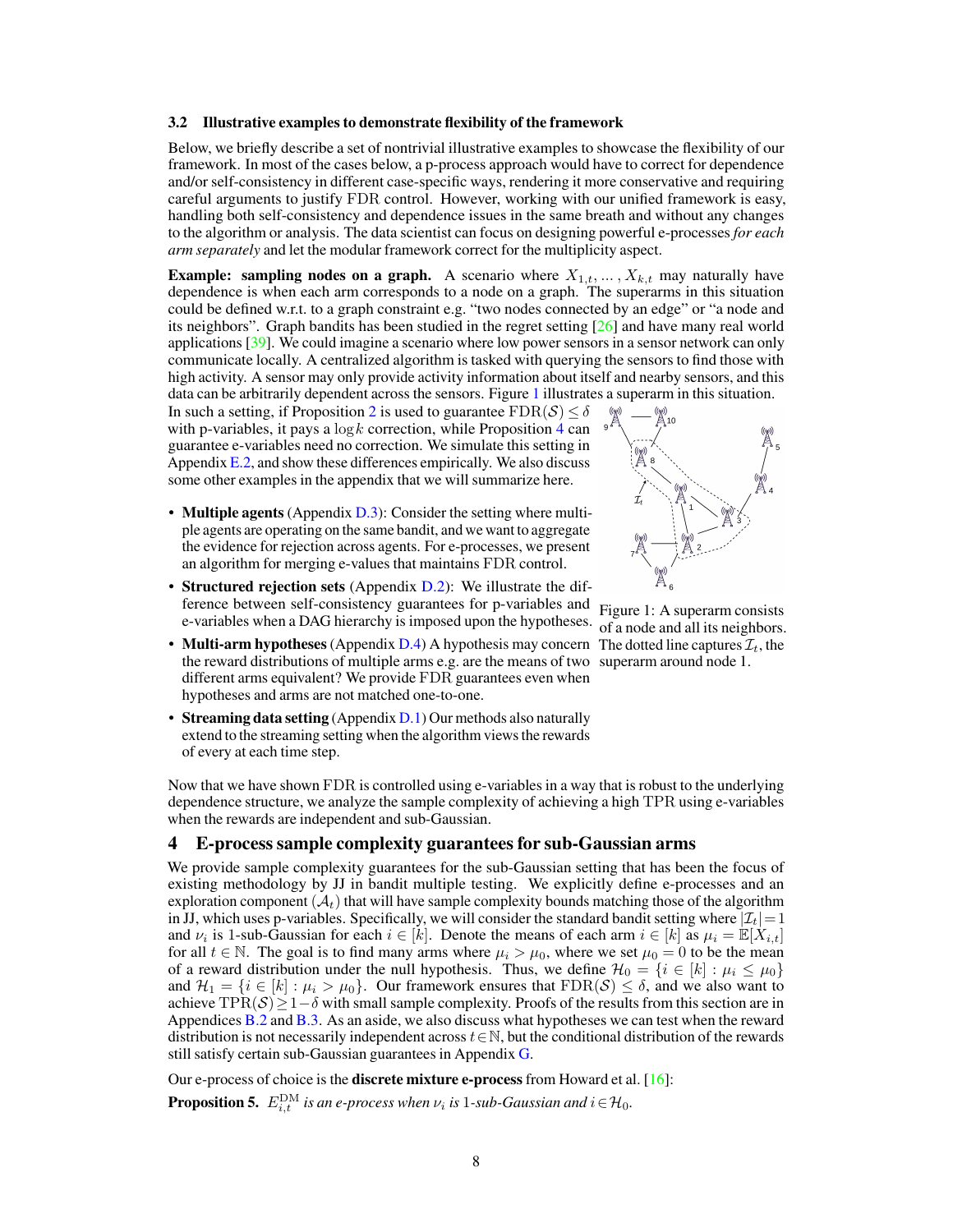Denote  $\Delta_i \equiv \mu_i - \mu_0$  for  $i \in \mathcal{H}_1$  and  $\Delta$ ≡min<sub>i∈</sub> $\mathcal{H}_1 \Delta_i$ . When  $i \in \mathcal{H}_0$ , let  $\Delta_i \equiv \min_{j \in \mathcal{H}_1} \mu_i - \mu_0 = \Delta + (\mu_i \mu_0$ ). First, we recall a time-uniform bound on the sample mean  $\hat{\mu}_t$ .

<span id="page-8-1"></span>Fact 4 (JJ, Kaufmann et al. [\[23\]](#page-11-4),

$$
E_{i,t}^{\text{DM}}(\mu_0) := \sum_{\ell=0}^{\infty} w_{\ell} \exp\left(\sum_{j=1}^{T_i(t)} \lambda_{\ell}(X_{i,t_i(j)} - \mu_0) - \lambda_{\ell}^2/2\right), \tag{3a}
$$

where 
$$
\lambda_{\ell} := \frac{1}{e^{\ell+5/2}}
$$
 and  $w_{\ell} := \frac{2(e-1)}{e(\ell+2)^2}$  for  $\ell \in \mathbb{N}_0$ . (3b)

Howard et al.  $[16]$ ). *Let*  $X_1, X_2, ...$  *be i.i.d. draws from a* 1-sub-Gaussian distribution with *mean*  $\mu$ . Consider the boundaries defined in [\(4\)](#page-8-0). Let  $\varphi$  be one of these boundaries. Then,  $\mathbb{P}(\exists t \in \mathbb{N} : |\hat{\mu}_t - \mu| > \varphi(t,\delta)) \le \delta \text{ for any } \delta \in (0,1) \text{ if } \varphi \in {\varphi^0, \varphi^{\text{IS}}} \text{ and any } \delta \in (0,0.1] \text{ if } \varphi = \varphi^{\text{JJ}}.$ 

We will use  $\varphi$  to refer to an arbitrary boundary from Fact [4.](#page-8-1) All of the  $\varphi$  are time-uniform boundaries that yield confidence sequences for the mean. Note that  $\bar{\varphi}^0$  is generally larger than the other boundaries, so we use  $\varphi^0$ as the default boundary in our

$$
\varphi^{0}(t,\delta) := \sqrt{\frac{4\log(\log_2(2t)/\delta)}{t}},
$$
\n(4a)

<span id="page-8-0"></span>
$$
\varphi^{JJ}(t,\delta) := \sqrt{\frac{2\log(1/\delta) + 6\log\log(1/\delta) + 3\log(\log(et/2))}{t}},\tag{4b}
$$

$$
\varphi^{\text{IS}}(t,\delta) := \sqrt{\frac{2.89 \text{log} \log(2.041t) + 2.065 \text{log}\left(\frac{4.983}{\delta}\right)}{t}}.
$$
 (4c)

proofs, and we explore how different choices of  $\varphi$  affect empirical performance in Appendix [E.1.](#page--1-14) Now, we can define the algorithm from JJ in [\(5\)](#page-8-2), which consists of an exploration policy based on an upper confidence bound (UCB) of the mean reward (specified by a singleton set  $\mathcal{I}_t = \{I_t\}$ ) and a p-variable derived from Fact [4.](#page-8-1)

In [\(5a\)](#page-8-3), we denote the sample mean at time t of each arm  $i \in [k]$  by  $\hat{\mu}_{i,t}$ . Let  $f \lesssim g$  denote f asymptotically dominates  $q$  i.e. there exist  $c > 0$  that is independent of the problem parameters such that  $f \le cg$ . JJ prove the following sample complexity guarantee for their algorithm.

<span id="page-8-4"></span>Fact [5](#page-8-2) (From JJ). Let  $(A_t)$  output  $\mathcal{I}_t = \{I_t\}$ , and let  $I_t$  and  $P_{i,t}$  be specified by Alg. 5 with  $\varphi = \varphi^0$ . Then, *Algorithm*  $1$  *will always guarantee*  $\sup_{\tau \in \mathcal{T}}\text{FDR}(\mathcal{S}_\tau)$  ≤  $\delta$ . With at least  $1-\delta$  probability, there will exist  $T \lesssim \left( \sum_{i=1}^k \Delta_i^{-2} \log( \Delta \Delta_i^{-2} + \Delta_i^{-2} \log(k/\delta) \right) \wedge k \Delta^{-2} \log( \log( \Delta^{-2}) / \delta ) ~~\textit{such that}~\text{TPR}(\mathcal{S}_t) \geq 1 - \delta$ *for all*  $t > T$ .

We show that we can match the sample complexity bounds of Fact [5](#page-8-4) with e-variables.

<span id="page-8-3"></span><span id="page-8-2"></span>
$$
I_t = \operatorname{argmax}_{i \in [k] \setminus \mathcal{S}_{t-1}} \widehat{\mu}_{i,t-1} + \varphi(T_i(t-1), \delta), \tag{5a}
$$

plexity bounds of Fact 5 with e-variables.<br>
Theorem 1. *Let*  $\nu_i$  *be* 1*-sub-Gaussian for*  $i \in P_i$ <sub>*t*</sub> ≡ inf{ $\rho \in [0,1]: |\hat{\mu}_{i,t} - \mu_0| > \varphi(t,\rho)$ }. (5b) **Theorem 1.** Let  $\nu_i$  be 1-sub-Gaussian for  $i \in P_{i,t} \equiv \inf \{ \rho \in [0,1]: |\hat{\mu}_{i,t} - \mu_0| > \varphi(t,\rho) \}.$  (5b)  $[k]$ .  $Set(\mathcal{A}_t)$  so  $\mathcal{A}_t$  outputs  $\{I_t\}$  from [\(5a\)](#page-8-3)

 $f$ or all  $t \in \mathbb{N}$  and  $E_{i,t}$  to  $E_{i,t}^{\text{DM}}$ . Algorithm [1](#page-5-1) ensures  $\sup_{\tau \in \mathcal{T}} \text{FDR}(\mathcal{S}_{\tau}) \leq \delta$  and, with at least  $1-\delta$  $p$ robability, there exists  $T$   $\lesssim$   $\left( \sum_{i=1}^k \Delta_i^{-2} \mathrm{loglog} \Delta_i^{-2} + \Delta_i^{-2} \mathrm{log}(k/\delta) \right)$   $\wedge$   $k\Delta^{-2} \mathrm{log}(\mathrm{log}(\Delta^{-2})/\delta)$  such *that*  $TPR(S_t) > 1 - \delta$  *for all*  $t > T$ .

In addition to matching theoretical guarantees, we show in the following section that e-variables and e-BH perform empirically as well or better than p-variables and BH through numerical simulations.

## 5 Numerical simulations

We perform simulations for the sub-Gaussian setting discussed in Section [4](#page-7-0) to demonstrate that our version of Algorithm [1](#page-5-1) using e-variables is empirically as efficient as the algorithm of JJ, which uses p-variables (code available [here\)](https://github.com/neilzxu/e_bmt). However, unlike JJ, our algorithm does not use a corrected level  $\delta'$ based upon the dependence assumptions among  $X_{1,t},...,X_{k,t}$  to guarantee FDR is controlled at level  $\delta$ . We explore additional simulations of combinatorial semi-bandit settings with dependent  $X_{1,t},...,X_{k,t}$ in Appendix  $E$  that show the benefit of using e-variables over p-variables in our framework.

**Simulation setup** Let  $\nu_i = \mathcal{N}(\mu_i, 1)$  where  $\mu_i = \mu_0 = 0$  if  $i \in \mathcal{H}_0$  and  $\mu_i = 1/2$  if  $i \in \mathcal{H}_1$ . We consider 3 **SIMURDION SEUP** Let  $\nu_i = \mathcal{N}(\mu_i, 1)$  where  $\mu_i = \mu_0 = 0$  if  $i \in \mathcal{H}_0$  and  $\mu_i = 1/2$  if  $i \in \mathcal{H}_1$ . We consider 5 setups, where we set the number of non-null hypotheses to be  $|\mathcal{H}_1| = 2$ , logk, and  $\sqrt{k}$ , to s different magnitudes of non-null hypotheses on the sample complexity of each method. We set  $\delta = 0.05$ and compare 4 different methods. We compare the same two different exploration components for both e-variables and p-variables. The first exploration component we consider is simply uniform sampling across each arm (Uni). The second is the UCB sampling strategy described in [\(5a\)](#page-8-3). When using BH, our formulation for p-variables is [\(5b\)](#page-8-2), which is the same as JJ. Like JJ, we set  $\varphi = \varphi^{JJ}$  in our simulations. When using e-BH, we set our e-variables to  $E_{i,t}^{\text{PM-H}} := \prod_{j=1}^{T_i(t)} \exp(\lambda_{i,t_i(j)}(X_{i,t_i(j)} - \mu_0) - \lambda_{i,t_i(j)}^2/2)$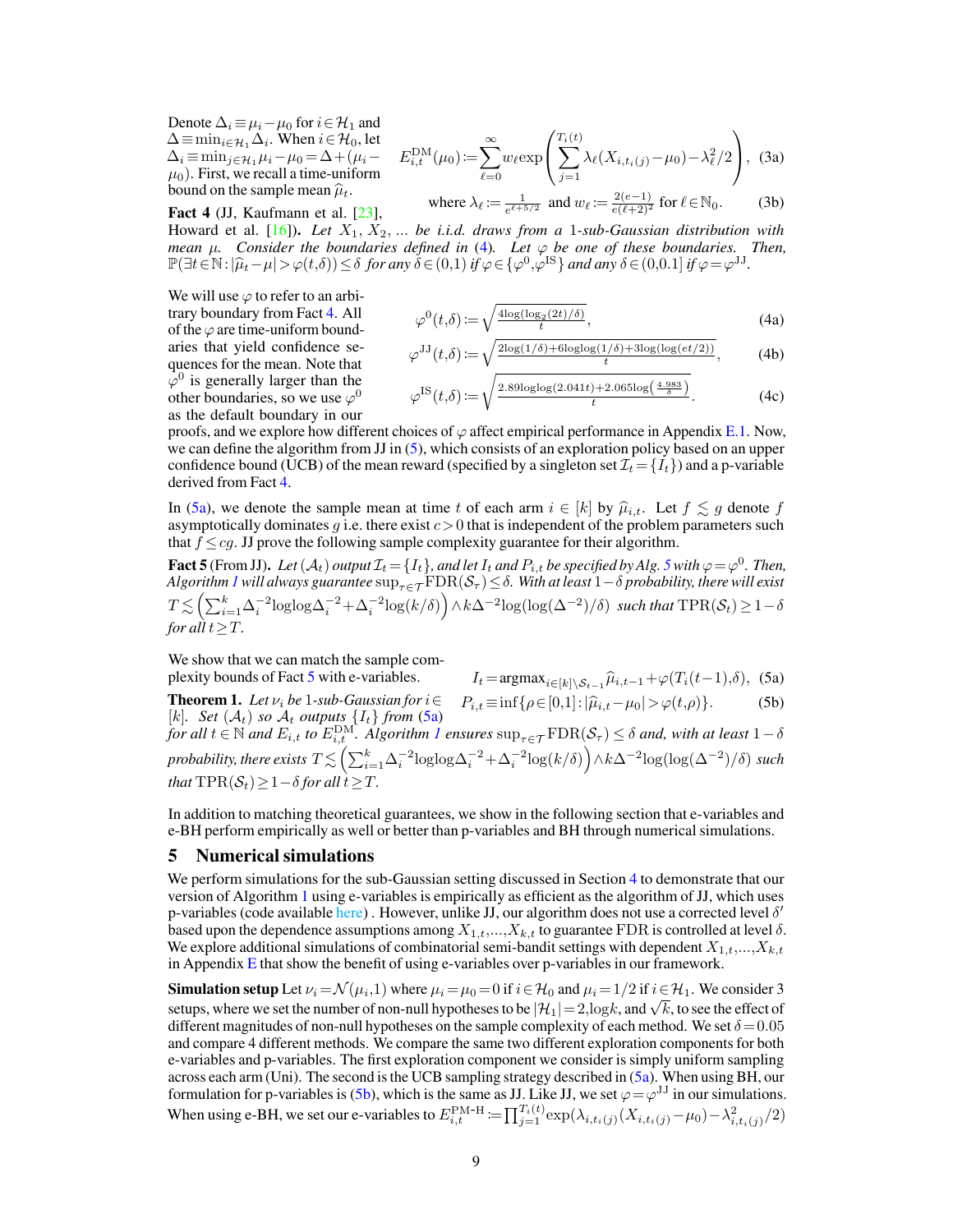with  $\lambda_{i,t} =$  $\sqrt{\frac{2\log(2/\alpha)}{T_i(t)\log(T_i(t)+1)}}$ , which is the default choice of  $\lambda_{i,t}$  suggested in Waudby-Smith and Ramdas  $[45]$ . We show that this is a valid e-process in Appendix [F](#page--1-4) and maintains FDR control.

Results We plot the relative performance of each method to e-BH with UCB sampling in Figure [2.](#page-9-0) For uniform sampling, e-BH and e-variables seem to outperform BH and p-variables, although by a √ decreasing margin for more arms, especially in the case where  $|\mathcal{H}_1|$   $=$   $\lfloor \sqrt{k} \rfloor$ . For the UCB sampling algorithm, we see that e-variables and p-variables have relatively similar performance, with the gap narrowing as the number of arms increase as well. Thus, e-variables and e-BH empirically perform on par or better than p-variables with regards to sample complexity. This shows that using e-variables does not require any sacrifice in performance in simple cases where p-variables also work well. Further, evariables do not require the same log k correction that p-variables need for situations where  $X_{1,t},...,X_{k,t}$ are arbitrarily dependent to guarantee FDR control at the same level. Thus, e-variables are preferable to p-variables as they are more flexible w.r.t. assumptions.

<span id="page-9-0"></span>

Figure 2: Relative comparison of time t to obtain a rejection set,  $S_t$ , that has a TPR( $S_t$ ) ≥ 1 –  $\delta$  and  $FDR(S_t) \leq \delta$  where  $\delta = 0.05$ . This plot compares e-BH vs. BH for both uniform (Uni) and UCB sampling over different numbers of arms (choices of  $k$ ) and densities of non-null hypotheses (sizes of  $\mathcal{H}_1$ ). Time is reported as a ratio to the time taken by UCB e-BH method. Note that the methods using e-variables perform on par or better than methods using p-variables for both sampling strategies.

## 6 Conclusion, limitations and broader impact

In this paper, we developed a unified framework for bandit multiple hypothesis testing. We demonstrated that applying the e-BH procedure to stopped e-processes guarantees FDR control without assumptions on the the dependency between  $X_{1,t},...,X_{k,t}$ , exploration strategy, stopping time of the algorithm, ability to query multiple arms, etc. In contrast, existing algorithms using BH and p-variables have FDR guarantees that vary with the problem setting and dependence structure among the p-variables. We argued that control of the FDR with p-variables can blow up by a factor of  $log k$ , and any p-selfconsistent algorithm must decrease its threshold for discovery correspondingly to maintainFDR control at the desired level. We provide more detailed explanations of these observations in Appendix [D.2.](#page--1-10) In addition to demonstrating the generality of our meta-algorithm, we showed that in the standard sub-Gaussian reward setting, the instantiated algorithm matches the sample complexity bounds of the p-variable algorithm by JJ for achieving high TPR, and has better practical performance than JJ's algorithm, despite the fact that we improve JJ's guarantees by invoking the self-consistency results of Su [\[38\]](#page-11-11).

The appendices have additional examples of problem settings and simulations that show the utility of e-processes and our general framework. In fact, we can address an even more general setting where the null hypotheses do not have a one-to-one correspondence with the arms; in other words, despite the queries being at the arm-level, the hypotheses being tested could combine arms (for example, comparing different arms). We also discuss the multi-agent setting where there could be multiple agents that operate the same bandit. We avoided these scenarios in the main paper for simplicity of exposition, since there were enough generalizations to describe in the simpler setup already.

The main limitation of the work is that it does not develop instance optimal sampling algorithms for multiple testing problem in the described settings with more complicated dependence structures; we believe this is a difficult open problem, requiring specialized techniques in each example. We do not foresee any negative societal impact of this work; it is aimed at reducing costs and improving reproducibility in scientific experimentation by controlling false discoveries in adaptive testing.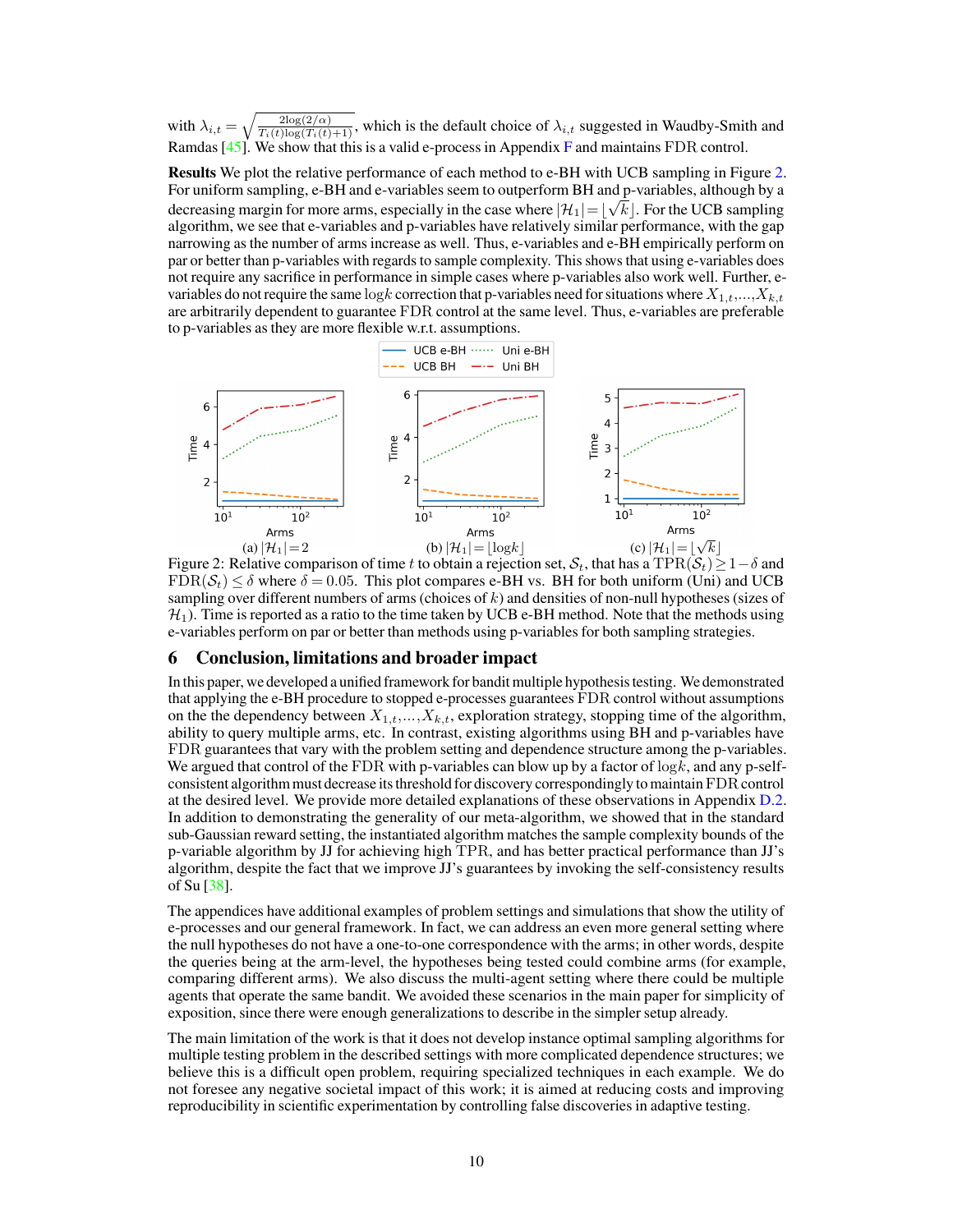Acknowledgments RW acknowledges funding from NSERC RGPIN-2018-03823 and RGPAS-2018-522590. AR acknowledges funding from NSF DMS 1916320 and ARL IoBT REIGN. Research reported in this paper was sponsored in part by the DEVCOM Army Research Laboratory under Cooperative Agreement W911NF-17-2-0196 (ARL IoBTCRA). The views and conclusions contained in this document are those of the authors and should not be interpreted as representing the official policies, either expressed or implied, of the Army Research Laboratory or the U.S. Government. The U.S. Government is authorized to reproduce and distribute reprints for Government purposes notwithstanding any copyright notation herein.

## References

- <span id="page-10-4"></span>[1] J.-Y. Audibert and S. Bubeck. Best arm identification in multi-armed bandits. In *Conference on Learning Theory*, 2010.
- [2] J. Bartroff. Multiple Hypothesis Tests Controlling Generalized Error Rates for Sequential Data. *Statistica Sinica*, 2017. ISSN 10170405.
- [3] J. Bartroff and J. Song. Sequential tests of multiple hypotheses controlling type I and II familywise error rates. *Journal of Statistical Planning and Inference*, 153:100–114, 2014. ISSN 0378-3758.
- [4] J. Bartroff and J. Song. A Rejection Principle for Sequential Tests of Multiple Hypotheses Controlling Familywise Error Rates. *Scandinavian Journal of Statistics*, 31(1):3–19, 2016. ISSN 0303-6898.
- [5] J. Bartroff and J. Song. Sequential Tests of Multiple Hypotheses Controlling False Discovery and Nondiscovery Rates. *Sequential analysis*, 39(1):65–91, 2020. ISSN 0747-4946.
- <span id="page-10-9"></span>[6] Y. Benjamini and Y. Hochberg. Controlling the False Discovery Rate: A Practical and Powerful Approach to Multiple Testing. *Journal of the Royal Statistical Society. Series B (Methodological)*, 57(1):289–300, 1995. ISSN 0035-9246.
- <span id="page-10-12"></span>[7] Y. Benjamini and D. Yekutieli. The control of the false discovery rate in multiple testing under dependency. *The Annals of Statistics*, 29(4):1165–1188, 2001. ISSN 0090-5364, 2168-8966.
- [8] A. Birnbaum. Combining Independent Tests of Significance. *Journal of the American Statistical Association*, 49(267):559–574, 1954. ISSN 0162-1459.
- <span id="page-10-11"></span>[9] G. Blanchard and E. Roquain. Two simple sufficient conditions for FDR control. *Electronic Journal of Statistics*, 2:963–992, 2008. ISSN 1935-7524, 1935-7524.
- <span id="page-10-7"></span>[10] L. Chen, A. Gupta, J. Li, M. Qiao, and R. Wang. Nearly Optimal Sampling Algorithms for Combinatorial Pure Exploration. In *Conference on Learning Theory*, 2017.
- <span id="page-10-5"></span>[11] S. Chen, T. Lin, I. King, M. R. Lyu, and W. Chen. Combinatorial pure exploration of multi-armed bandits. *Neural Information Processing Systems*, 2014.
- <span id="page-10-10"></span>[12] W. Chen, Y. Wang, Y. Yuan, and Q. Wang. Combinatorial multi-armed bandit and its extension to probabilistically triggered arms. *Journal of Machine Learning Research*, 17(50):1–33, 2016.
- [13] R. Durrett. *Probability: Theory and Examples*. Cambridge University Press, 5a edition, 2017.
- <span id="page-10-2"></span>[14] P. Grünwald, R. de Heide, and W. Koolen. Safe Testing. *arXiv:1906.07801*, 2020.
- <span id="page-10-3"></span>[15] S. R. Howard, A. Ramdas, J. McAuliffe, and J. Sekhon. Time-uniform chernoff bounds via nonnegative supermartingales. *Probability Surveys*, 17:257–317, 2020.
- <span id="page-10-13"></span>[16] S. R. Howard, A. Ramdas, J. McAuliffe, and J. Sekhon. Time-uniform, nonparametric, nonasymptotic confidence sequences. *The Annals of Statistics*, 49(2):1055–1080, 2021.
- <span id="page-10-1"></span>[17] L. Jain and K. G. Jamieson. A new perspective on pool-based active classification and falsediscovery control. In *Neural Information Processing Systems*, 2019.
- <span id="page-10-6"></span>[18] K. Jamieson, M. Malloy, R. Nowak, and S. Bubeck. Lil' UCB : An Optimal Exploration Algorithm for Multi-Armed Bandits. In *Conference on Learning Theory*, 2014.
- <span id="page-10-0"></span>[19] K. G. Jamieson and L. Jain. A bandit approach to sequential experimental design with false discovery control. In *Neural Information Processing Systems*, volume 31, 2018.
- <span id="page-10-8"></span>[20] M. Jourdan, M. Mutný, J. Kirschner, and A. Krause. Efficient Pure Exploration for Combinatorial Bandits with Semi-Bandit Feedback. In *Algorithmic Learning Theory*, 2021.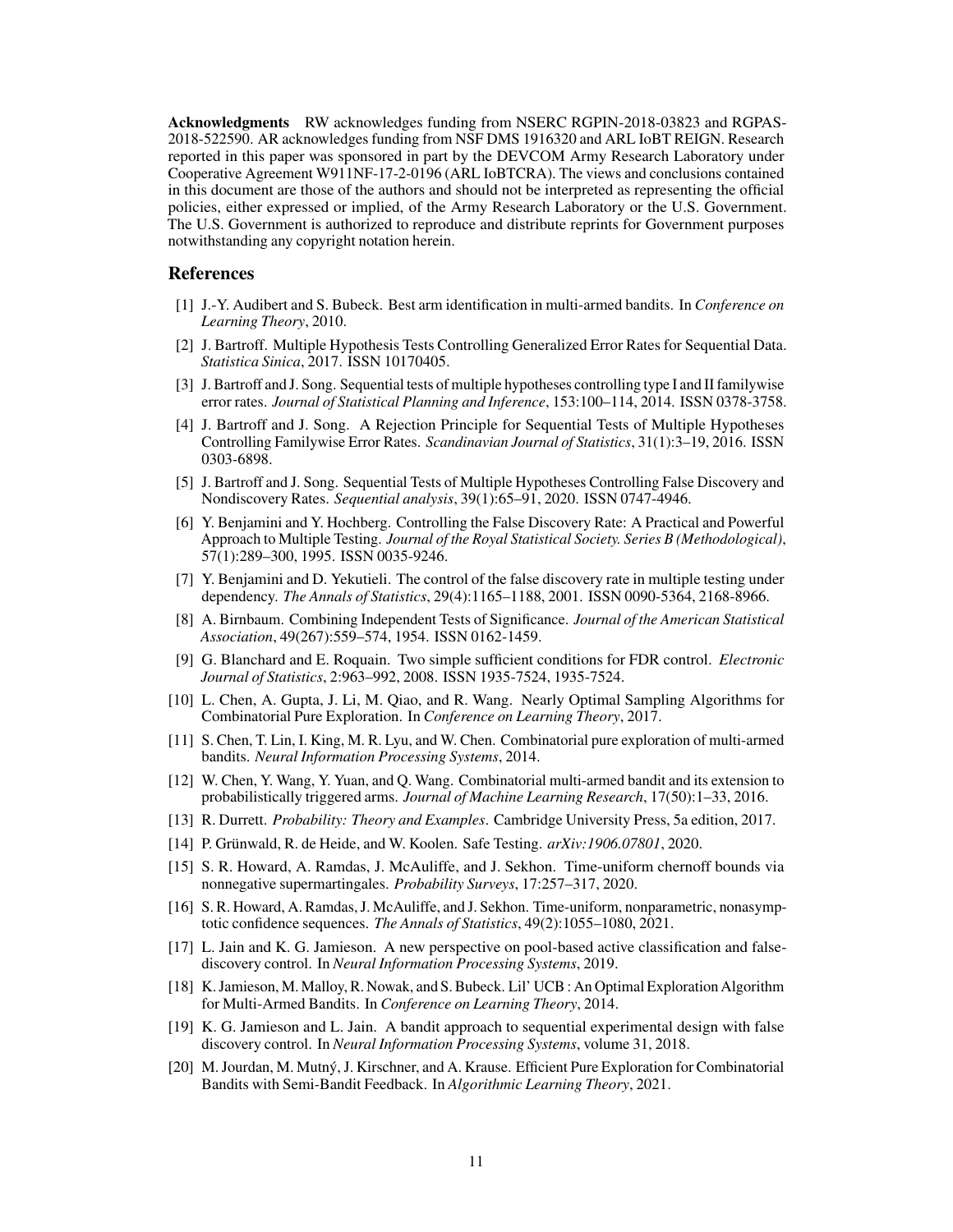- [21] K.-S. Jun, F. Orabona, S. Wright, and R. Willett. Online learning for changing environments using coin betting. *Electronic Journal of Statistics*, 11(2):5282–5310, 2017. ISSN 1935-7524, 1935-7524.
- <span id="page-11-3"></span>[22] S. Kalyanakrishnan, A. Tewari, P. Auer, and P. Stone. PAC subset selection in stochastic multiarmed bandits. In *International Conference on Machine Learning*, 2012.
- <span id="page-11-4"></span>[23] E. Kaufmann, O. Cappé, and A. Garivier. On the complexity of best-arm identification in multiarmed bandit models. *The Journal of Machine Learning Research*, 17(1):1–42, 2016. ISSN 1532-4435.
- [24] J. L. Kelly. A new interpretation of information rate. *The Bell System Technical Journal*, 35(4): 917–926, 1956.
- <span id="page-11-13"></span>[25] L. Lei, A. Ramdas, and W. Fithian. A general interactive framework for false discovery rate control under structural constraints. *Biometrika*, 2020. ISSN 0006-3444.
- <span id="page-11-14"></span>[26] S. Mannor and O. Shamir. From bandits to experts: On the value of side-observations. In *Neural Information Processing Systems*, 2011.
- <span id="page-11-7"></span>[27] X. Nie, X. Tian, J. Taylor, and J. Zou. Why adaptively collected data have negative bias and how to correct for it. In *International Conference on Artificial Intelligence and Statistics*, 2018.
- [28] F. Orabona and D. Pál. Coin betting and parameter-free online learning. In *Neural Information Processing Systems*, 2016.
- [29] F. Orabona and T. Tommasi. Training Deep Networks without Learning Rates Through Coin Betting. In *Neural Information Processing Systems*, 2017.
- <span id="page-11-12"></span>[30] A. Ramdas, J. Chen, M. J.Wainwright, and M. I. Jordan. A sequential algorithm for false discovery rate control on directed acyclic graphs. *Biometrika*, 106:69–86, 2019. ISSN 0006-3444.
- <span id="page-11-5"></span>[31] A. Ramdas, J. Ruf, M. Larsson, and W. Koolen. Admissible anytime-valid sequential inference must rely on nonnegative martingales. *arXiv:2009.03167*, 2020.
- <span id="page-11-0"></span>[32] A. Ramdas, J. Ruf, M. Larsson, and W. M. Koolen. Testing exchangeability: Fork-convexity, supermartingales and e-processes. *International Journal of Approximate Reasoning*, 2021. ISSN 0888-613X.
- <span id="page-11-1"></span>[33] G. Shafer. Testing by betting: A strategy for statistical and scientific communication. *Journal of the Royal Statistical Society: Series A (Statistics in Society)*, 184(2):407–431, 2021. ISSN 1467-985X.
- [34] G. Shafer and V. Vovk. *Game-Theoretic Foundations for Probability and Finance*. John Wiley & Sons, Ltd, first edition, 2019. ISBN 978-1-118-54803-5.
- <span id="page-11-8"></span>[35] J. Shin, A. Ramdas, and A. Rinaldo. Are sample means in multi-armed bandits positively or negatively biased? *Neural Information Processing Systems*, 2019.
- <span id="page-11-9"></span>[36] J. Shin, A. Ramdas, and A. Rinaldo. On conditional versus marginal bias in multi-armed bandits. In *International Conference on Machine Learning*, 2020.
- <span id="page-11-10"></span>[37] J. Shin, A. Ramdas, and A. Rinaldo. On the bias, risk and consistency of sample means in multi-armed bandits. *SIAM Journal on the Mathematics of Data Science*, 2021.
- <span id="page-11-11"></span>[38] W. J. Su. The FDR-Linking Theorem. *arXiv:1812.08965*, 2018.
- <span id="page-11-15"></span>[39] M. Valko. *Bandits on Graphs and Structures*. HdR Thesis, Ecole normale supérieure de Paris-Saclay, Paris-Saclay, France, 2016.
- [40] V. Vovk. Testing randomness online. *Statistical Science*, 2021.
- <span id="page-11-6"></span>[41] V. Vovk and R. Wang. E-values: Calibration, combination, and applications. *Annals of Statistics*, 2021.
- [42] V. Vovk, I. Petej, I. Nouretdinov, E. Ahlberg, L. Carlsson, and A. Gammerman. Retrain or not retrain: Conformal test martingales for change-point detection. In *Symposium on Conformal and Probabilistic Prediction and Applications*, 2021.
- [43] V. Vovk, B.Wang, and R.Wang. Admissible ways of merging p-values under arbitrary dependence. *The Annals of Statistics (forthcoming)*, 2021.
- <span id="page-11-2"></span>[44] R. Wang and A. Ramdas. False discovery rate control with e-values. *arXiv:2009.02824*, 2020.